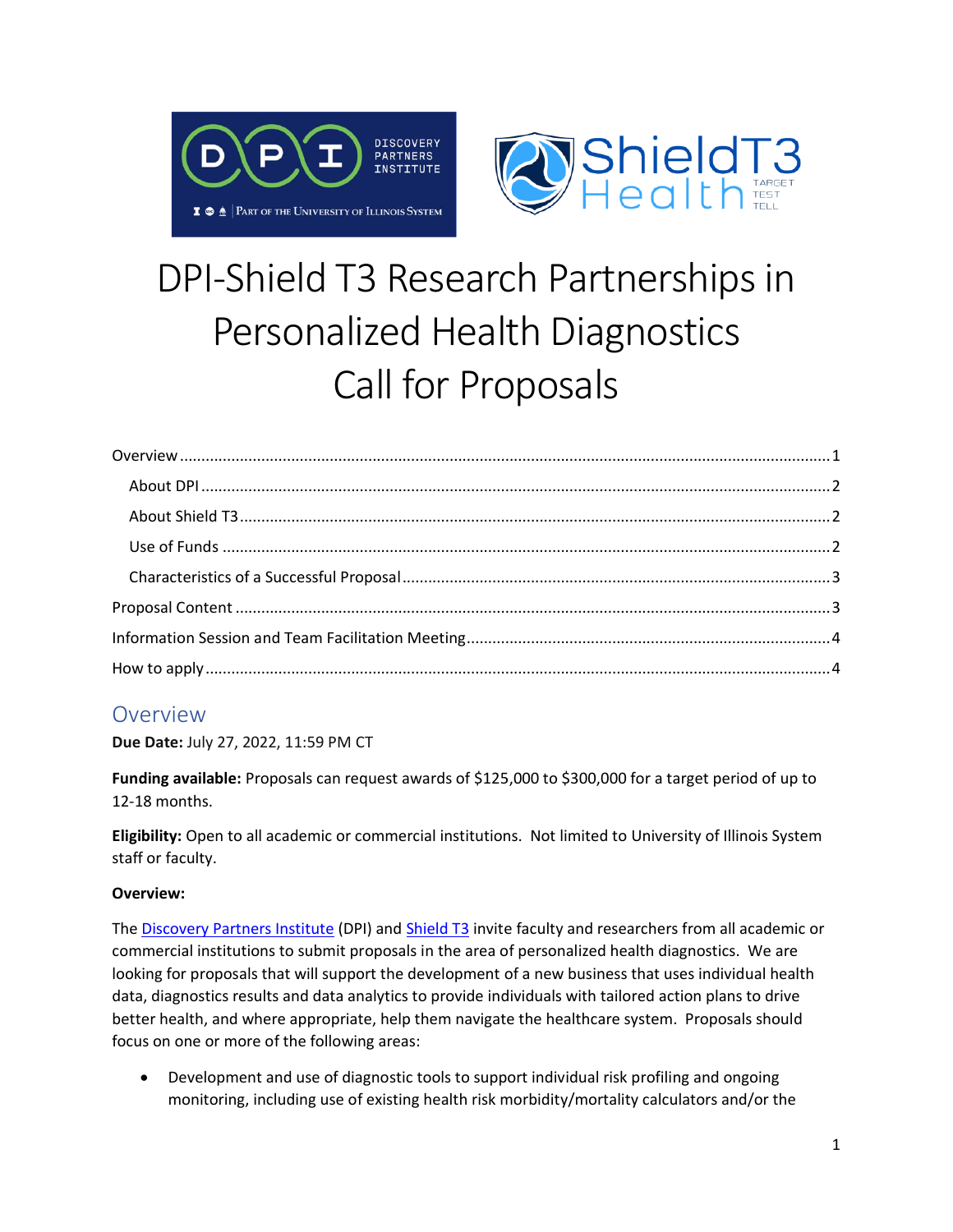development of a saliva-based epigenetic tool to effectively measure biological versus chronological age

- Direct-to-consumer user experience tools and applications that connect individual consumers to Shield T3 Health and Wellness offering, including:
	- o Results reporting from at-home diagnostic devices and of home-to-lab based diagnostics
	- $\circ$  User registration and input of data, including personal health history, risk factors, previous and existing medical conditions
	- o Provision of tailored guidance, specific actions, and/or interface points with medical care providers based on diagnostic results, patient provided information and analytics.
	- $\circ$  Tools and methods that support individual behavioral change in support of specific health goals and/or a healthier lifestyle.
	- o Community building and provision of support resources.
	- $\circ$  Access to subject matter experts and referrals to qualified medical practitioners.
- Development of saliva-based diagnostics and assays that can be delivered via an at-home diagnostic device.
- Rapid prototyping and contract manufacturing capabilities to support scaling production of athome testing device utilizing LAMP based technology.

Proposals should draw upon the advances in technologies, including the applications of data analytics or computing technologies, to problems facing these sectors in order to address these important societal challenges.

After successful proposals are selected, awards will be provided in the form of a research contract between the PI/their institution and Shield T3.

#### <span id="page-1-0"></span>About DPI

The Discovery Partners Institute's ambition is to propel Chicago and Illinois into a pre-eminent and inclusive tech economy over the next decade. Led by the University of Illinois System in partnership with top research universities, it does three things: tech talent development, Research & Development, and business building. DPI prepares diverse students and workers to step into high-demand tech jobs. It also builds research teams and matches them with new funding. With state investment and a new innovation district in development, DPI has the resources to attract, develop and leverage the most ambitious people and companies into its ecosystem.

You can read more about the vision of DPI and plans for the future [here.](https://dpi.uillinois.edu/dpi-vision/)

#### <span id="page-1-1"></span>About Shield T3

Shield T3 is a wholly owned subsidiary of the University of Illinois Board of Directors. It was born out of necessity as a mission-based testing company that provides high-quality FDA EUA approved saliva-based COVID-19 PCR testing for K-12 schools, universities, camps, and businesses across the country. As the pandemic has evolved, Shield T3 has leveraged the expertise and experience gained in fighting COVID to also establish a wastewater testing business (in partnership with DPI); a novel diagnostics business focused on innovating new genetic testing for under-served, but critical diseases and conditions; and the development of a personal health business oriented around at-home testing capabilities and the development f insights and guidance to provide individuals with a longer, healthier life.

#### <span id="page-1-2"></span>Use of Funds

Proposals can request awards of \$125-300k for a target period of up to 12-18 months.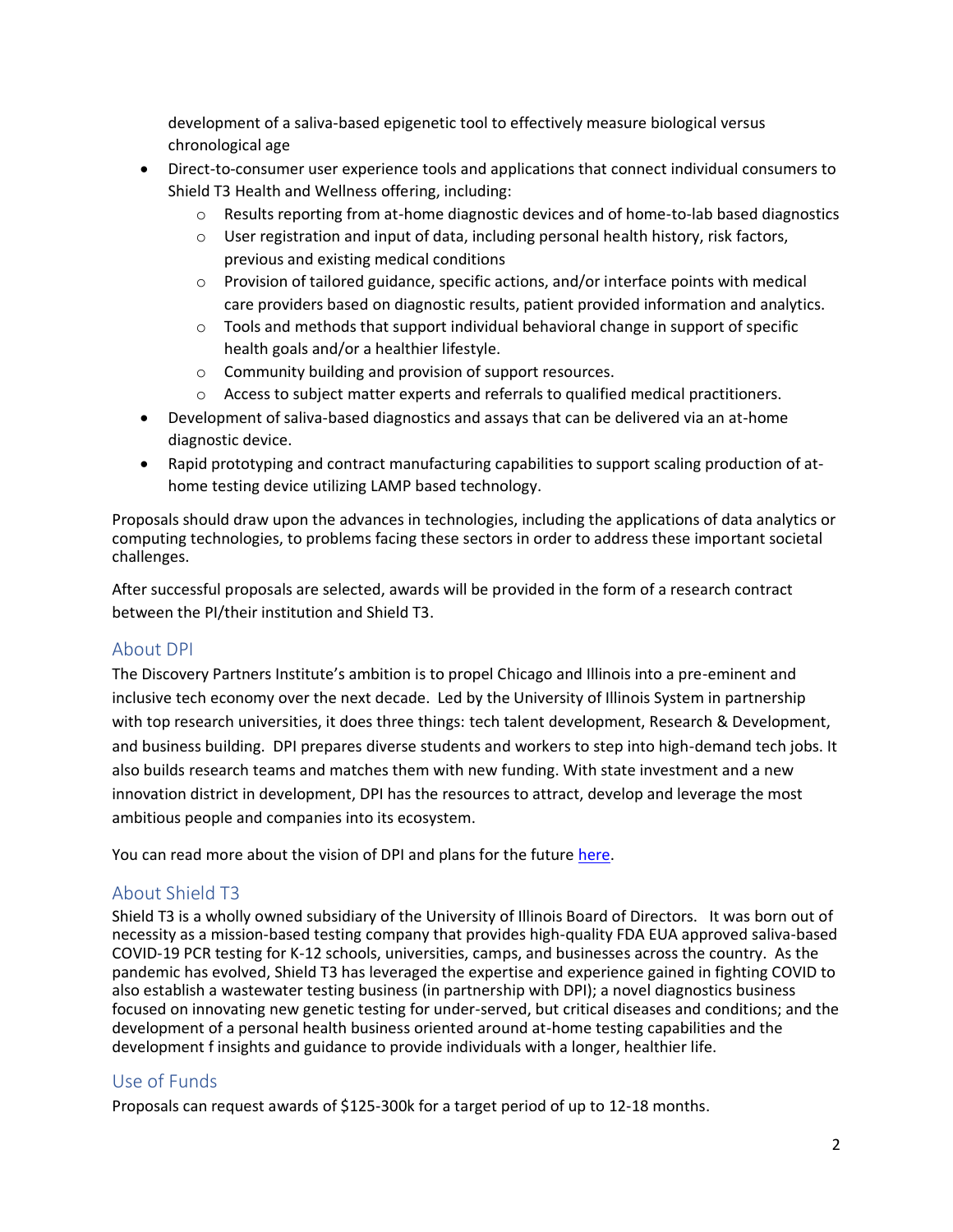#### <span id="page-2-0"></span>Characteristics of a Successful Proposal

- 1. A minimum of two researchers. Proposed teams are encouraged to include members from multiple partner universities or other organizations.
- 2. Focus on personalized health diagnostics in the areas of interest outlined above.
- 3. Economic impact and Commercialization potential. We expect teams to be interested in realizing the commercial potential of their research, however, no prior experience in commercialization is expected.
- 4. Proposes broader Impacts. This could include meaningful external engagement with private, public, or non-profit entities in underserved communities.
- 5. Potential for future external funding. The project should lay the groundwork for the submission of external grant applications and/or proposals for industry-funded R&D partnerships. Priority will be given to teams that propose specific large grants that they hope to pursue in the coming year.
- 6. Proposed team's distinction and leadership in the field.
- 7. Project feasibility in the timeframe that is provided.
- 8. Budget accurately reflects the needs of the proposed activities.

## <span id="page-2-1"></span>Proposal Content

Cover page(s) must include the following:

Project Name

- 1. Name and Title of PI
- 2. University (or Company) and Department of PI
- 3. Names and Titles of Co-PIs and other Senior Research Personnel
- 4. Institution (or Company) and Department of co-PIs

#### Proposal Sections:

- 1. Abstract (maximum 250 words)
- 2. Description of team, background, and proposed activities (not to exceed four pages)
- 3. Statement of work and timetable for the grant activities (not to exceed one page).
- 4. Statement on external (governmental, foundation, corporate, philanthropic, etc.) funding.
	- a. List any existing external funding commitments which currently support the applicants' research activities that relate to the proposed team
	- b. List any identified external funding programs/prospects that the proposed team intends to pursue
- 5. Faculty and team members, include short CVs (not to exceed two pages each)
- 6. Letters of support from partners (if any) that describe their role on the project
- 7. Bibliography of relevant scholarship that is related to the project
- 8. Budget for requested funding (up to \$300k). Budgets must include required overhead, fringe, and tuition remission (if needed).